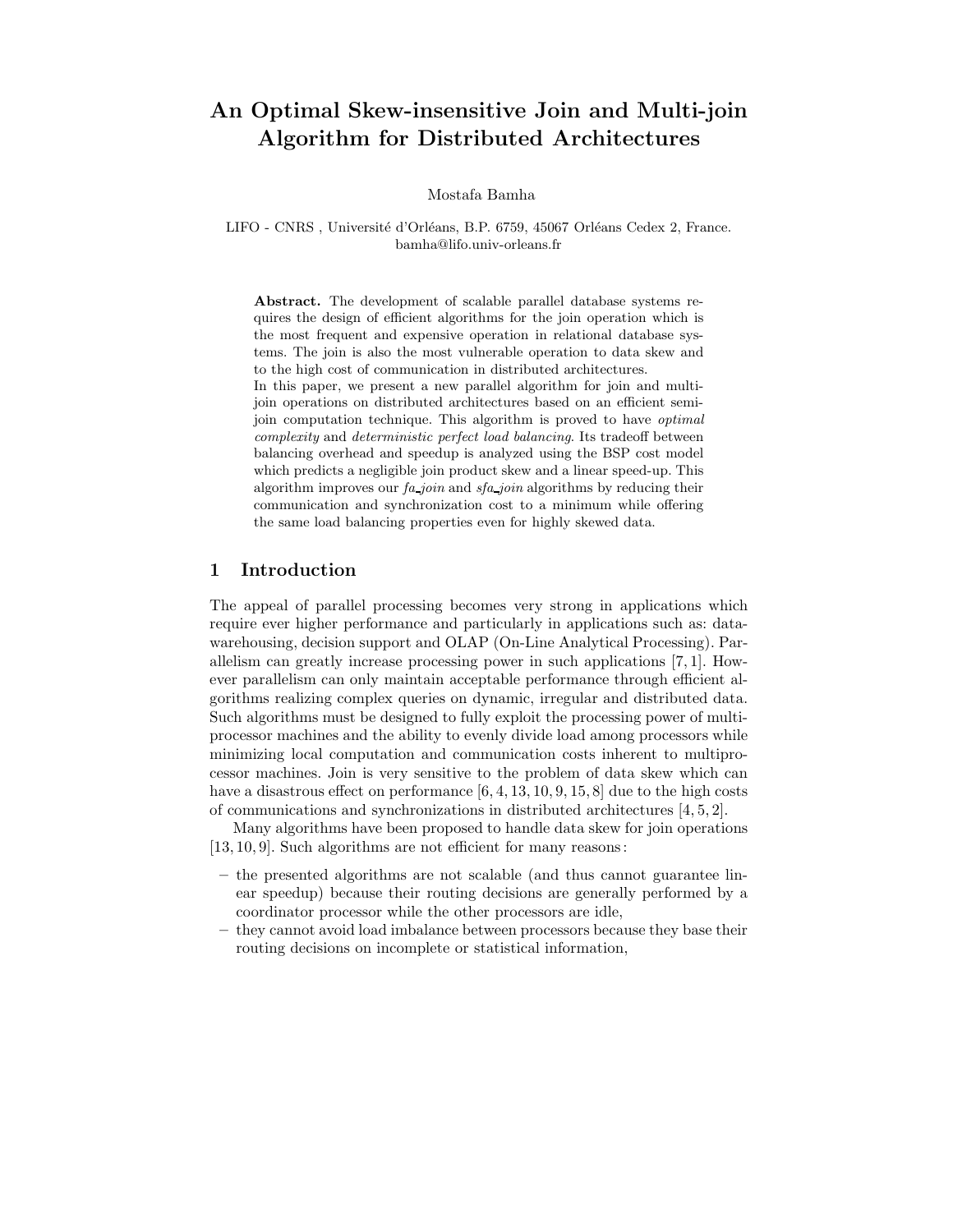– they cannot solve data skew problem because data redistribution is generally based on hashing data into buckets and hashing is known to be inefficient in the presence of high frequencies.

In this paper we present a new parallel join algorithm called  $\texttt{Osta}_\text{-join}(\text{Opti}_\text{-}$ mal symmetric frequency adaptive join algorithm) for Shared Nothing machines (i.e architectures where memory and disks are distributed). This algorithm has optimal complexity, perfect balancing properties and supports flexible control of communications induced by intra-transaction parallelism. The **Osfa**-join algorithm is based on an optimal technique for semi-joins computation, presented in [5], and on an improved version of the redistribution algorithm of  $\texttt{sta-join}$  [4] which efficiently avoids the problem of attribute value- and join product skews while reducing the communication and synchronization costs to a minimum.

This algorithm guarantees a perfect balancing of the load of the different processors during all the stages of the data redistribution because the data redistribution is carried out jointly by all processors (and not by a coordinator processor). Each processor deals with the redistribution of the data associated to a subset of the join attribute values, not necessarily its "own" values.

The performance of  $\text{Ost}_a$ -join is analyzed using the scalable and portable Bulk-synchronous parallel (BSP) cost model [14]. It predicts a negligible join product skew and a linear speed-up, independently of the data and of the (shared nothing) architecture's bandwidth, latency and number of processors.

## 2 PDBMS, join operations and data skew

Join is an expensive and frequently used operation whose parallelization is highly desirable. The join of two tables or relations R and S on attribute A of R and attribute B of S is the relation, written  $R \bowtie S$ , containing the pairs of tuples from R and S for which  $R.A = S.B.$  The semi-join of S by R is the relation  $S \ltimes R$ composed of the tuples of  $S$  which occur in the join of  $R$  and  $S$ . Semi-join reduces the size of relations to be joined and  $R \bowtie S = R \bowtie (S \bowtie R) = (R \bowtie S) \bowtie (S \bowtie R)$ .

Parallel join usually proceeds in two phases: a redistribution phase by join attribute hashing and then sequential join of local table fragments. Many such algorithms have been proposed. The principal ones are: Sort-merge join, Simplehash join, Grace-hash join and Hybrid-hash join [12]. All of them (called hashing algorithms) are based on hashing functions which redistribute relations so that tuples having the same attribute value are forwarded to the same node. Local joins are then computed and their union is the output relation. Their major disadvantage is to be vulnerable to both attribute value skew (imbalance of the output of the redistribution phase) and join product skew (imbalance of the output of local joins) [13, 11]. The former affects immediate performance and the latter affects the efficiency of output or pipelined multi-join operations.

To address the problem of data skew, we introduced fa join algorithm in [3, 6], to avoid the problem of AVS and JPS. However, its performance is suboptimal when computing the join of highly skewed relations because of unnecessary redistribution and communication costs. We introduce here a new parallel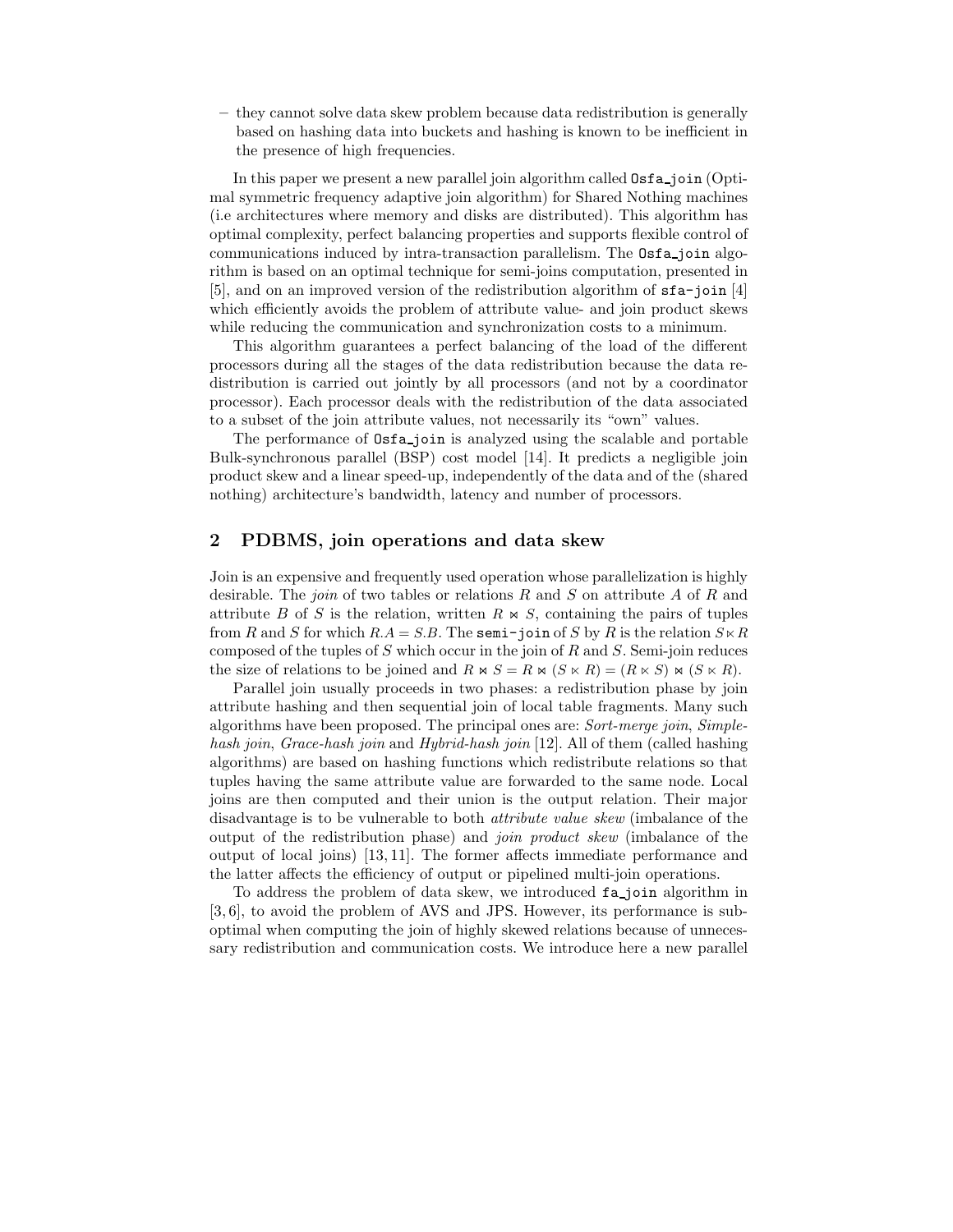algorithm called Osfa join (Optimal symmetric frequency adaptive join algorithm) to perform such joins. Osfa<sub>rie</sub> improves on the sfa<sub>rie</sub> algorithm introduced in [4] by its optimal complexity by using a new approach for semijoins computation introduced recently in [5]. Its predictably low join-product and attribute-value skew make it suitable for repeated use in multi-join operations. Its performance is analyzed using the scalable BSP cost model which predicts a linear speedup and an optimal complexity even for highly skewed data.

# 3 Data redistribution : An optimal approach

In this section, we present an improvement of the algorithm  $\mathfrak{sa}\_$ ioin [4] called **Osfa** join (*Optimal symmetric frequency adaptive join algorithm*) with an optimal complexity. The major difference between sfa join and Osfa join lies in the manner of computing semi-joins. We point out that, for semi-joins computation, sfa join algorithm broadcasts the histograms  $Hist_i(R \Join S)_{i=1...p}$  to all processors. Thus, each processor has a local access to the whole histogram  $Hist(R \Join S)$  to compute local semi-joins. This is not, in general, necessary. In the Osfa join algorithm, the semi-joins computation is carried out in an optimal way without this stage of broadcast using the techniques presented in [5].

We first assume that relation  $R$  (resp.  $S$ ) is partitioned among processors by horizontal fragmentation and the fragments  $R_i$  for  $i = 1, ..., p$  are almost of the same size on every processor, i.e.  $|R_i| \simeq \frac{|R|}{p}$  where p is the number of processors. In the rest of this paper we use the following notation for each relation  $T \in \{R, S\}$ :

- $T_i$  denotes the fragment of relation T placed on processor i,
- Hist(T) denotes the histogram<sup>1</sup> of relation T with respect to the join attribute value, i.e. a list of pairs  $(v, n_v)$  where  $n_v \neq 0$  is the number of tuples of relation  $T$  having the value  $v$  for the join attribute,
- $Hist(T_i)$  denotes the histogram of fragment  $T_i$ ,
- $Hist_i(T)$  is processor i's fragment of the histogram of T,
- $Hist(T)(v)$  is the frequency  $n_v$  of value v in relation T,
- $-$  |T|| denotes the number of tuples of relation T, and
- $-|T|$  denotes the size (expressed in bytes or number of pages) of relation T.

In the following, we will describe  $\text{Osfa}_i$  join redistribution algorithm while giving an upper bound on the BSP execution time of each phase. The  $O(\ldots)$  notation only hides small constant factors: they depend on the implementation program but neither on data nor on the BSP machine parameters.

Our redistribution algorithm is the basis for efficient and scalable join processing. It proceeds in 4 phases:

#### Phase 1 : Creating local histograms

Local histograms  $Hist(R_i)_{i=1,\ldots,p}$  (resp.  $Hist(S_i)_{i=1,\ldots,p}$ ) of blocks  $R_i$  (resp.  $S_i$ ) are created in parallel by a scan of the fragment  $R_i$  (resp.  $S_i$ ) on processor i

<sup>&</sup>lt;sup>1</sup> Histograms are implemented as balanced trees (B-tree): a data structure that maintains an ordered set of data to allow efficient search and insert operations.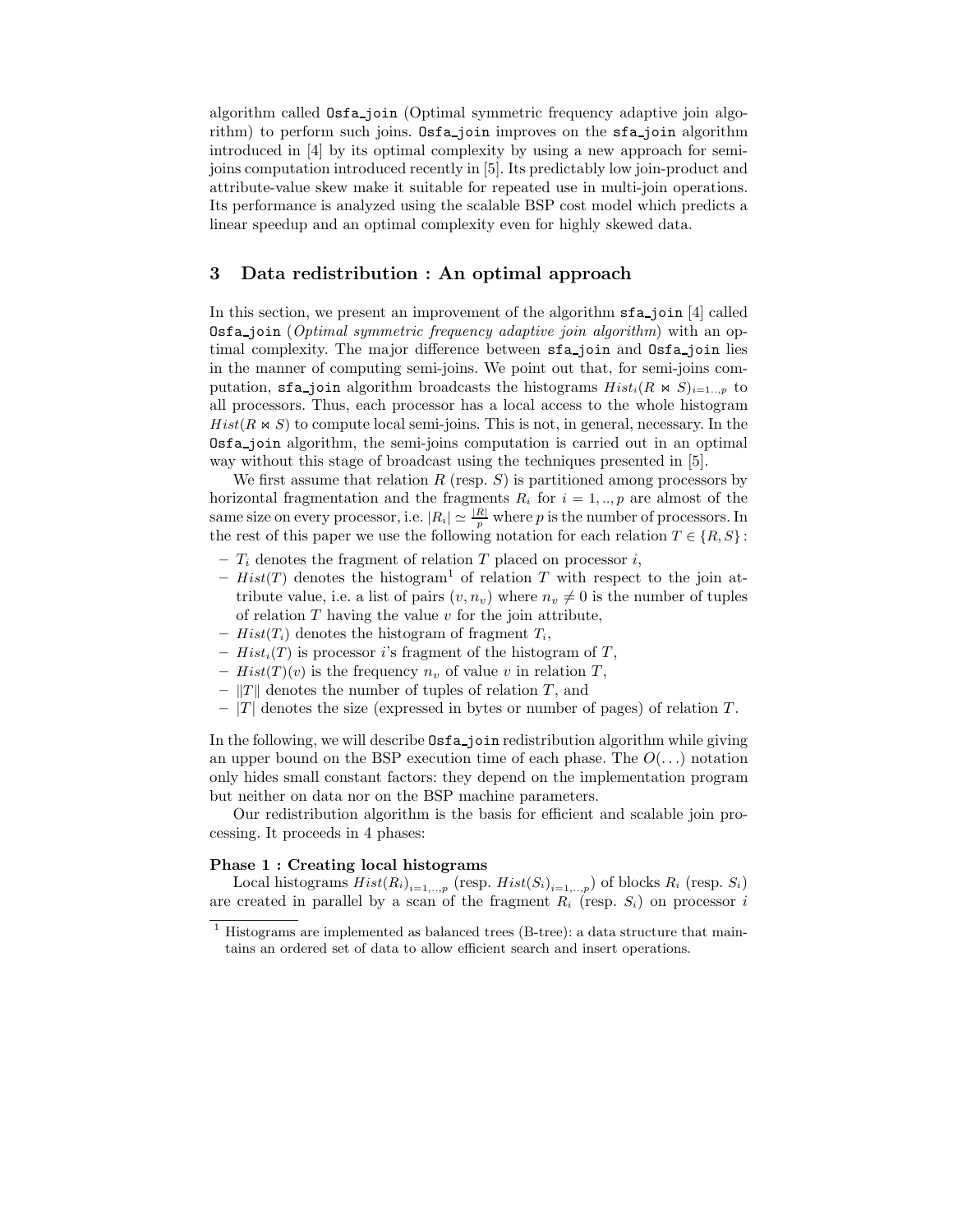in time  $c_{i/o} * \max_{i=1,\dots,p} |R_i|$  (resp.  $c_{i/o} * \max_{i=1,\dots,p} |S_i|$ ) where  $c_{i/o}$  is the cost to read/write a page of data from disk. In principle, this phase costs :

$$
Time_{phase1} = O\Big(c_{i/o} * \max_{i=1,\dots,p} (|R_i| + |S_i|)\Big),\,
$$

but in practice, the extra cost for this operation is negligible because the histograms can be computed on the fly while creating local hash tables.

#### Phase 2 : Local semi-joins computation

In order to minimize the redistribution cost and thus the communication time between processors, we then compute the following local semi-joins:  $R_i = R_i \times S$ (resp.  $S_i = S_i \ltimes R$ ) using proposition 2 presented in [5] in time:

$$
Time_{phase2} = O\bigg(\min\Big(g*|Hist(R)|+||Hist(R)||, g* \frac{|R|}{p} + \frac{||R||}{p}\Big) + \max_{i=1,..,p} ||R_i|| + \min\Big(g*|Hist(S)|+||Hist(S)||, g* \frac{|S|}{p} + \frac{||S||}{p}\Big) + \max_{i=1,..,p} ||S_i|| + l\bigg),\right)
$$

where  $q$  is BSP communication parameter and l the cost of a barrier of synchronisation [14].

We recall (cf. to proposition 1 in [5]) that, in the above equation, for a relation  $T \in \{R, S\}$  the term min  $(g * | Hist(T)| + || Hist(T)||, g * \frac{|T|}{p} + \frac{||T||}{p})$  is time to compute  $Hist_{i=1,...,p}(T)$  starting from the local histograms  $Hist(T_i)_{i=1,...,p}$  and during semijoins computation, we store an extra information called  $index(d) \in \{1, 2, 3\}$  for each value  $d \in Hist(R \Join S)^{-2}$ . This information will allow us to decide if, for a given value d, the frequencies of tuples of relations  $R$  and  $S$  having the value d are greater (resp. lesser) than a threshold frequency  $f_0$ . It also permits us to choose dynamically the probe and the build relation for each value d of the join attribute. This choice reduces the global redistribution cost to a minimum. In the rest of this paper, we use the same threshold frequency as in fa<sub>-join</sub>

– the value  $index(d) = 3$ , means that the frequency of tuples of relations R and S, associated to value d, are less than the threshold frequency.  $Hist(R)(d)$ 

algorithm [3, 6, 4], i.e.  $f_0 = p * log(p)$ . For a given value  $d \in Hist(R \Join S)$ ,

- $f_0$  and  $Hist(S)(d) < f_0$ ,
- the value  $index(d) = 2$ , means that  $Hist(S)(d) \ge f_0$  and  $Hist(S)(d) > Hist(R)(d)$ ,
- the value  $index(d) = 1$ , means that  $Hist(R)(d) \ge f_0$  and  $Hist(R)(d) \ge Hist(S)(d)$ .

Note that, unlike hash-based algorithms where both relation  $R$  and  $S$  are redistributed, we will only redistribute  $R \ltimes S$  and  $S \ltimes R$  to perform the join operation  $R \Join S$ . This will reduce communication costs to a minimum.

At the end of this phase, on each processor i, the semi-join  $\widetilde{R_i} = R_i \ltimes S$  (resp.  $S_i = S_i \times R$ ) is divided into three sub-relations in the following way:

$$
\widetilde{R_i} = \widetilde{R_i'} \cup \widetilde{R_i''} \cup \widetilde{R_i'''} \quad \text{ and } \quad \widetilde{S_i} = \widetilde{S_i'} \cup \widetilde{S_i''} \cup \widetilde{S_i'''} \text{ where : }
$$

The size of  $Hist(R \Join S)$  is generally very small compared to  $|Hist(R)|$  and  $|Hist(S)|$ because  $Hist(R \Join S)$  contains only values that appears in both relations R and S.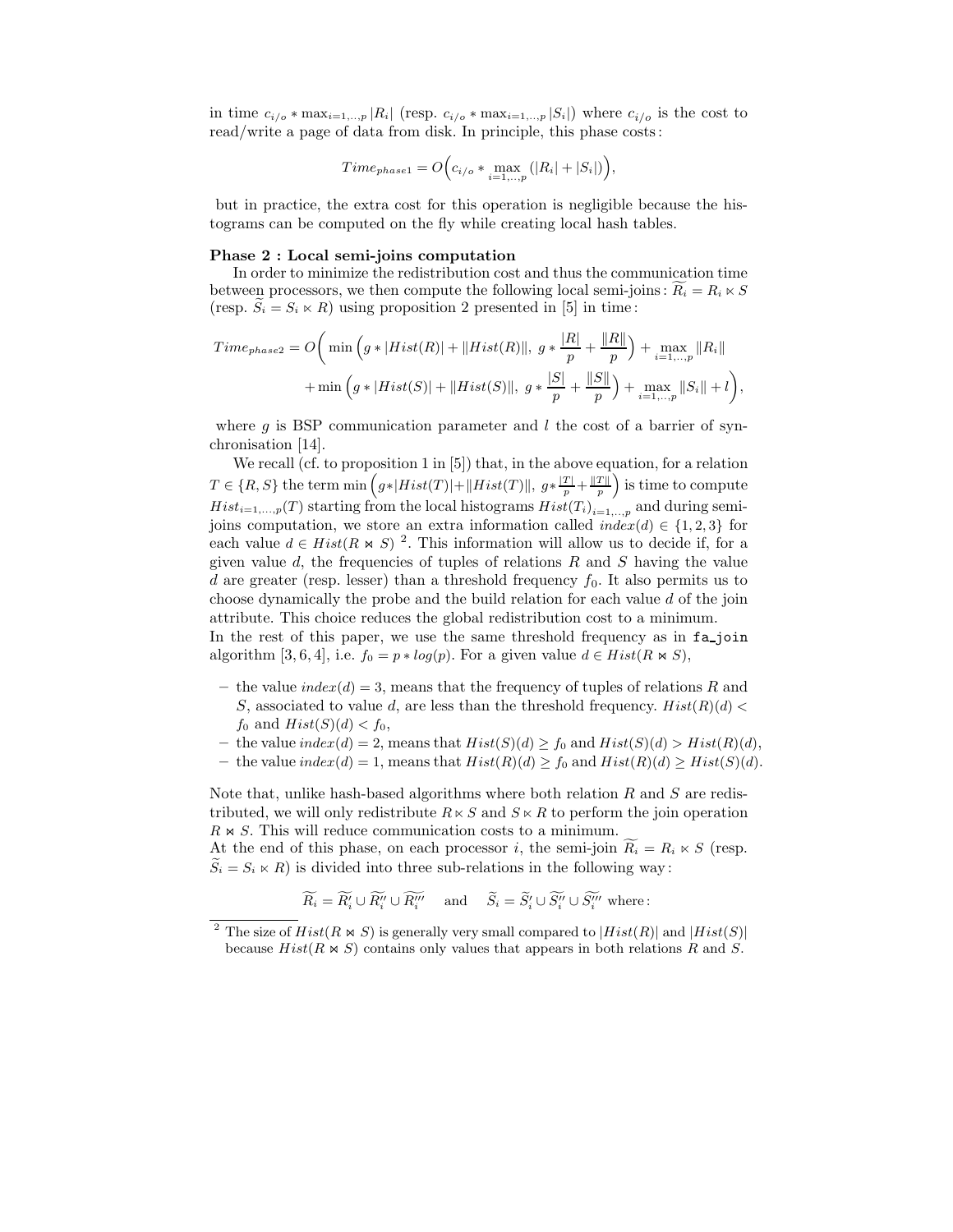- All the tuples of relation  $R'_{i}$  (resp.  $S'_{i}$ ) are associated to values d such that  $index(d) = 1$  (resp.  $index(d) = 2$ ),
- All the tuples of relation  $R_i''$  (resp.  $S_i''$ ) are associated to values d such that  $index(d) = 2 (resp. index(d) = 1),$
- All the tuples of relations  $R_i^{\prime\prime\prime}$  and  $S_i^{\prime\prime\prime}$  are associated to values d such that  $index(d) = 3$ , i.e. the tuples associated to values which occur with frequencies less than a threshold frequency  $f_0$  in both relations R and S.

Tuples of relations  $R_i'$  and  $S_i'$  are associated to high frequencies for the join attribute. These tuples have an important effect on attribute value and join product skews. They will be redistributed using an appropriate redistribution algorithm to efficiently avoid both AVS and JPS. However the tuples of relations  $R_i^{\prime\prime\prime}$  and  $S_i^{\prime\prime\prime}$  (are associated to very low frequencies for the join attribute) have no effect neither on AVS nor JPS. These tuples will be redistributed using a hash function.

### Phase 3 : Creation of communication templates

The attribute values which could lead to attribute value skew (those having high frequencies) are also those which may cause join product skew in standard algorithms. To avoid the slowdown usually caused by attribute value skew and the imbalance of the size of local joins processed by the standard algorithms, an appropriate treatment for high attribute frequencies is needed.

**3.a** To this end, we partition the histogram  $Hist(R \Join S)$  into two sub-histograms:  $Hist^{(1,2)}(R \Join S)$  and  $Hist^{(3)}(R \Join S)$  in the following manner:

- the values  $d \in Hist^{(1,2)}(R \bowtie S)$  are associated to high frequencies of the join attribute (i.e.  $index(d) = 1$  or  $index(d) = 2$ ),
- the values  $d \in Hist^{(3)}(R \Join S)$  are associated to low frequencies of the join attribute (i.e.  $index(d) = 3$ ),

this partition step is performed in parallel, on each processor  $i$ , by a local traversal of the histogram  $Hist_i(R \Join S)$  in time:

$$
Time_{3.a} = O(max_{i=1,\dots,p} || Hist_i(R \bowtie S) ||).
$$

3.b Communication templates for high frequencies

We first create a communication template : the list of messages which constitute the relations' redistribution. This step is performed jointly by all processors, each one not necessarily computing the list of its own messages, so as to balance the overall process.

Processor  $i$  computes a set of necessary messages relating to the values  $d$ it owns in  $Hist_i^{(1,2)}(R \Join S)$ . The communication template is derived from the following mapping, its intended result. For relation  $T \in \{R', S'\}$ , tuples of T are mapped to multiple nodes as follows :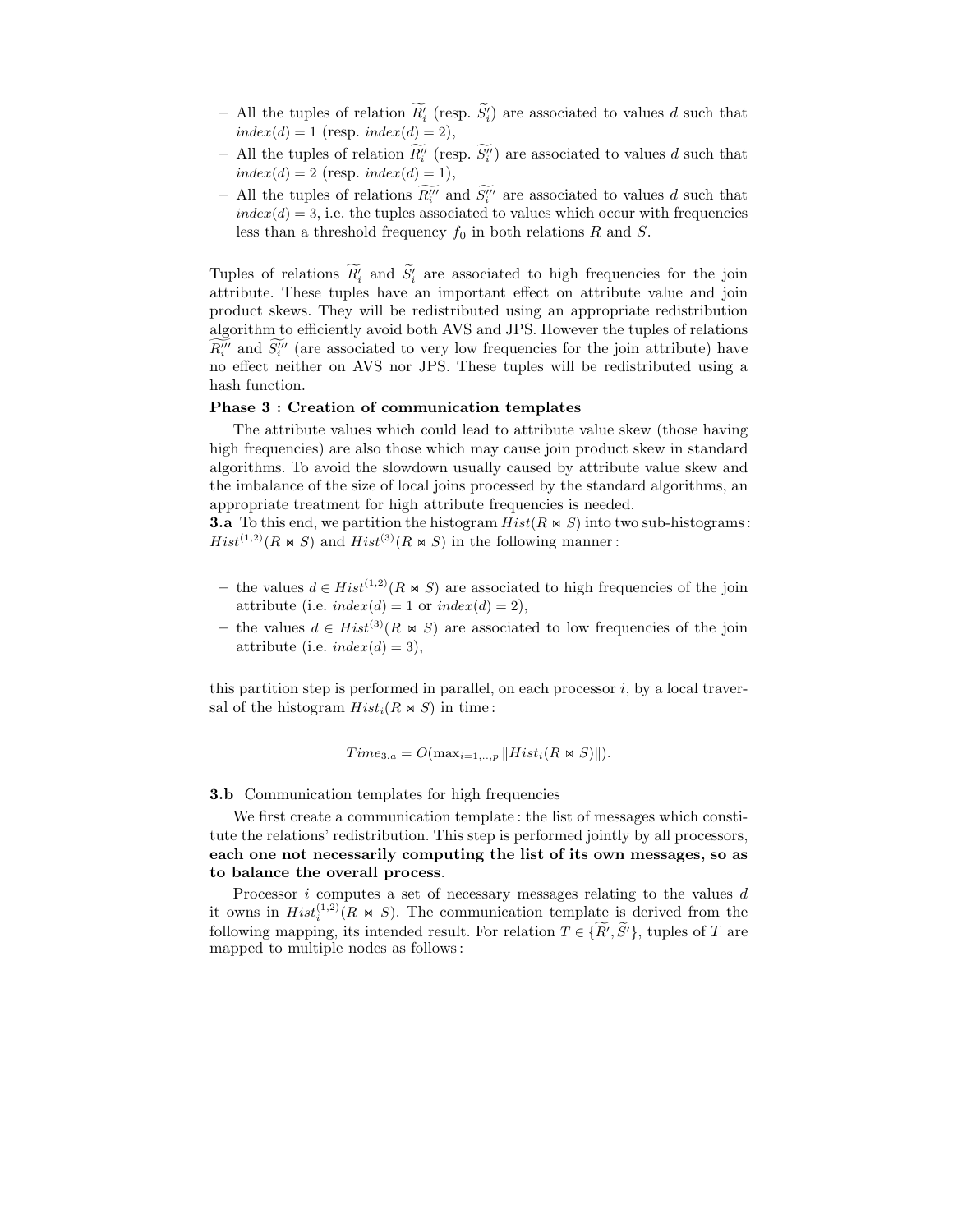if  $\big(Hist(T)(d) \mod(p) = 0\big)$  then

each processor j will hold :  $block_j(d) = \frac{Hist(T)(d)}{p}$  of tuples of value d.

else begin

- Pick a random value  $j_0$  between 0 and  $(p-1)$
- **if**  $\left(\text{processor index } j \text{ is between } j_0 \text{ and } j_0 + (Hist(T)(d) \mod(p))\right)$  then
- the processor of index j will hold a block of size :  $block_j(d) = \lfloor \frac{Hist(T)(d)}{p} \rfloor + 1$ else
- processor of index j will hold a block of size :  $block_j(d) = \lfloor \frac{Hist(T)(d)}{p} \rfloor$ . end.

where |x| is the largest integral value not greater than x and  $block_i(d)$  be the number of tuples of value d that processor j should own after redistribution of the fragments  $T_i$  of relation  $T$ .

The absolute value of  $Rest_j(d) = Hist_j(T)(d) - block_j(d)$  determines the number of tuples of value d that processor j must send (if  $Rest<sub>i</sub>(d) > 0$ ) or receive (if  $Rest<sub>j</sub>(d) < 0$ .

For  $d \in Hist_i^{(1,2)}(R \Join S)$ , processor i owns a description of the layout of tuples of value d over the network. It may therefore determine the number of tuples of value d which every processor must send/receive. This information constitutes the communication template. Only those j for which  $Rest<sub>i</sub>(d) > 0$ (resp.  $\lt 0$ ) send (resp. receive) tuples of value d. This step is thus completed in time :  $Time_{3.b} = O(||Hist^{(1,2)}(R \Join S)||).$ 

The tuples associated to low frequencies (i.e. tuples having  $d \in Hist_i^{(3)}(R \Join \mathbb{Z})$ S)) have no effect neither on the AVS nor the JPS. These tuples are simply mapped to processors using a hash function and thus no communication template computation is needed.

The creation of communication templates has therefore taken the sum of the above two steps :

$$
Time_{phase3} = Time_{3.a} + Time_{3.b} = O\Big(\max_{i=1,\dots,p} ||Hist_i(R \Join S)|| + ||Hist^{(1,2)}(R \Join S)||\Big).
$$

#### Phase 4 : Data redistribution

**4.a** Redistribution of tuples having  $d \in Hist_i^{(1,2)}(R \bowtie S)$ :

Every processor *i* holds, for every one of its local  $d \in Hist_i^{(1,2)}(R \bowtie S)$ , the nonzero communication volumes it prescribes as a part of communication template :  $Rest<sub>j</sub>(d) \neq 0$  for  $j = 1, ..., p$ . This information will take the form of sending orders sent to their target in a first superstep, followed then by the actual redistribution superstep where processors obey all orders they have received.

Each processor  $i$  first splits the processors indices  $j$  in two groups : those for which  $Rest<sub>i</sub>(d) > 0$  and those for which  $Rest<sub>i</sub>(d) < 0$ . This is done by a sequential traversal of the  $Rest_{\dots}(d)$  array.

Let  $\alpha$  (resp.  $\beta$ ) be the number of j's where  $Rest<sub>i</sub>(d)$  is positive (resp. negative) and  $Proc(k)_{k=1...a+\beta}$  the array of processor indices for which  $Rest_j(d) \neq 0$  in the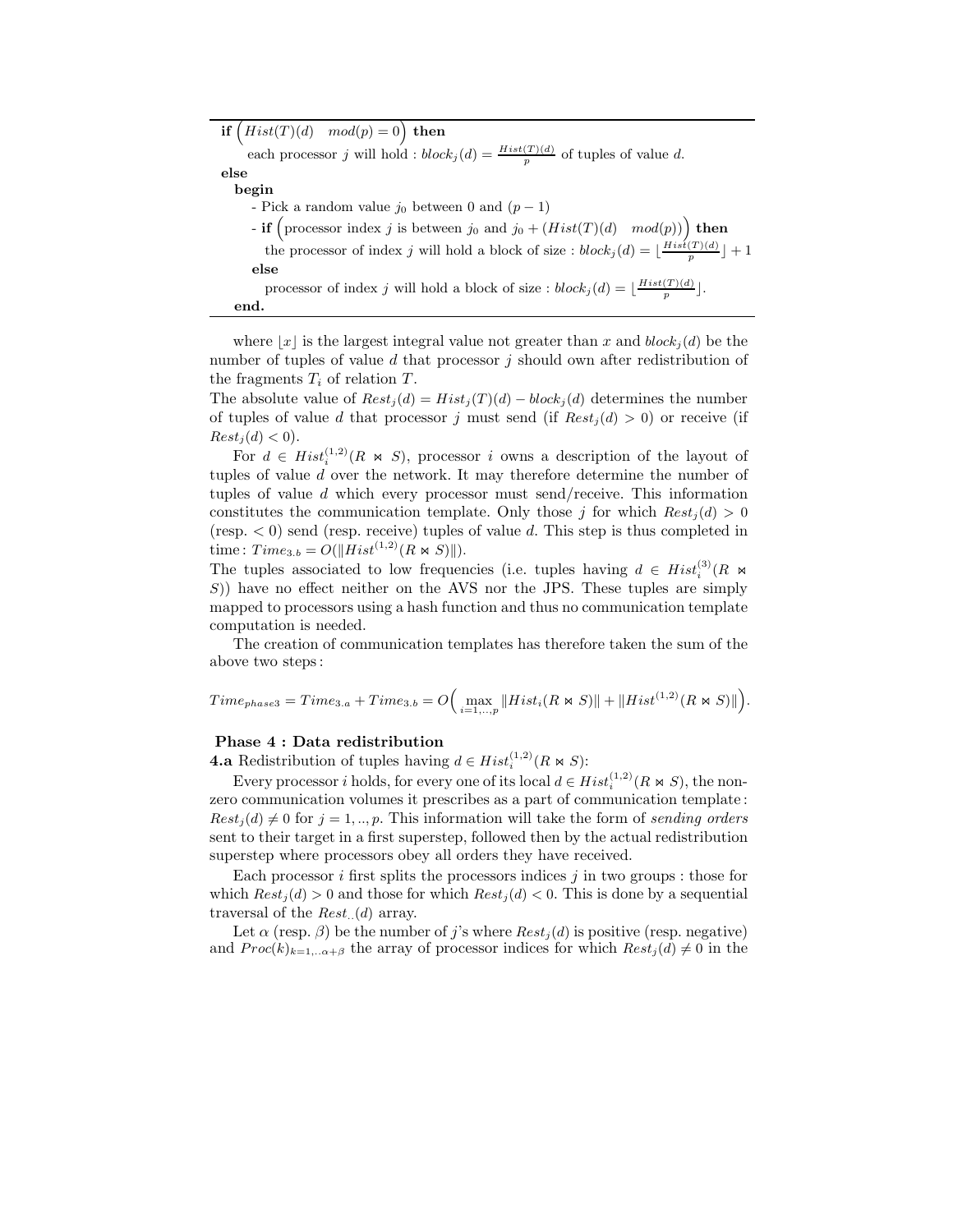manner that :

$$
\begin{cases} Rest_{Proc(j)}(d) > 0 & for \quad j = 1,..,\alpha \\ Rest_{Proc(j)}(d) < 0 & for \quad j = (\alpha + 1),..,\beta \end{cases}
$$

A sequential traversal of  $Proc(k)_{k=1,..,\alpha+\beta}$  determines the number of tuples that each processor  $j$  will send. The sending orders concerning attribute value  $d$  are computed using the following procedure :

> $i := 1; \quad i := \alpha + 1;$ while  $(i \leq \alpha)$  do begin \* n\_tuples= $\min(Rest_{Proc(i)}(d), -Rest_{Proc(j)}(d));$  $*$  order\_to\_send( $\text{Proc}(i), \text{Proc}(j), d, n\_tuples);$ \*  $Rest_{Proc(i)}(d) := Rest_{Proc(i)}(d) - \text{n\_tuples};$ \*  $Rest_{Proc(j)}(d) := Rest_{Proc(j)}(d) + \text{n\_tuples};$ \* if  $Rest_{Proc(i)}(d) = 0$  then  $i := i + 1$ ; endif \* if  $Rest_{Proc(j)}(d) = 0$  then  $j := j + 1$ ; endif end.

of complexity  $O(||Hist^{(1,2)}(R \bowtie S)||)$  because for a given d, no more than  $(p-1)$ processors can send data and each processor  $i$  is in charge of redistribution of tuples having  $d \in Hist_i^{(1,2)}(R \bowtie S)$ .

For each processor  $i$  and  $d \in Hist_i^{(1,2)}(R \Join S)$ , all the orders order\_to\_send $(j, i, ...)$ are sent to processor j when  $j \neq i$  in time  $O(g * | Hist^{(1,2)}(R \bowtie S)| + l)$ .

In all, this step costs:  $Time_{4.\text{a}} = O(g*|Hist^{(1,2)}(R \bowtie S)| + ||Hist^{(1,2)}(R \bowtie S)|| + l).$ **4.b** Redistribution of tuples with values  $d \in Hist_i^{(3)}(R \Join S)$ :

Tuples of relations  $\widetilde{R_i'''}$  and  $\widetilde{S_i'''}$  (i.e. tuples having  $d \in Hist_i^{(3)}(R \bowtie S)$ ) are associated to low frequencies, they have no effect neither on the AVS nor the JPS. These relations are redistributed using a hash function.

At the end of steps 4.a and 4.b, each processor  $i$ , has local knowledge of how the tuples of semi joins  $\widetilde{R}_i$  and  $\widetilde{S}_i$  will be redistributed. Redistribution is then performed, in time :  $Time_{4\text{ b}} = O(g * (|\widetilde{R_i}| + |\widetilde{S}_i|) + l).$ 

Phase 4, has therefore taken the sum of the above two costs :

$$
Time_{phase4} = O\Big(g * \max_{i=1,..,p}(|\widetilde{R_i}| + |\widetilde{S_i}| + |Hist^{(1,2)}(R \bowtie S)|) + ||Hist^{(1,2)}(R \bowtie S)|| + l\Big),\,
$$

and the complete redistribution algorithm costs :

$$
Time_{redist} = O\Big(c_{i/o} * \max_{i=1..p} (|R_i| + |S_i|) + \min\big(g * |Hist(R)| + ||Hist(R)||, g * \frac{|R|}{p} + \frac{||R||}{p}\big) + \max_{i=1..p} ||R_i|| + \max_{i=1..p} ||S_i|| + \min\big(g * |Hist(S)| + ||Hist(S)||, g * \frac{|S|}{p} + \frac{||S||}{p}\big) + g * (|\widetilde{R_i}| + |\widetilde{S_i}| + |Hist^{(1,2)}(R \ltimes S)|) + ||Hist^{(1,2)}(R \ltimes S)|| + l\Big).
$$
\n(1)

We mention that, we only redistribute the semi-joins  $\widetilde{R_i}$  and  $\widetilde{S_i}$ . Note that  $|\widetilde{R_i}|$ (resp.  $|\tilde{S}_i|$ ) is generally very small compared to  $|R_i|$  (resp.  $|S_i|$ ) and  $|Hist(R \Join S)|$ is generally very small compared to  $|Hist(R)|$  and  $|Hist(S)|$ . Thus we reduce the communication cost to a minimum.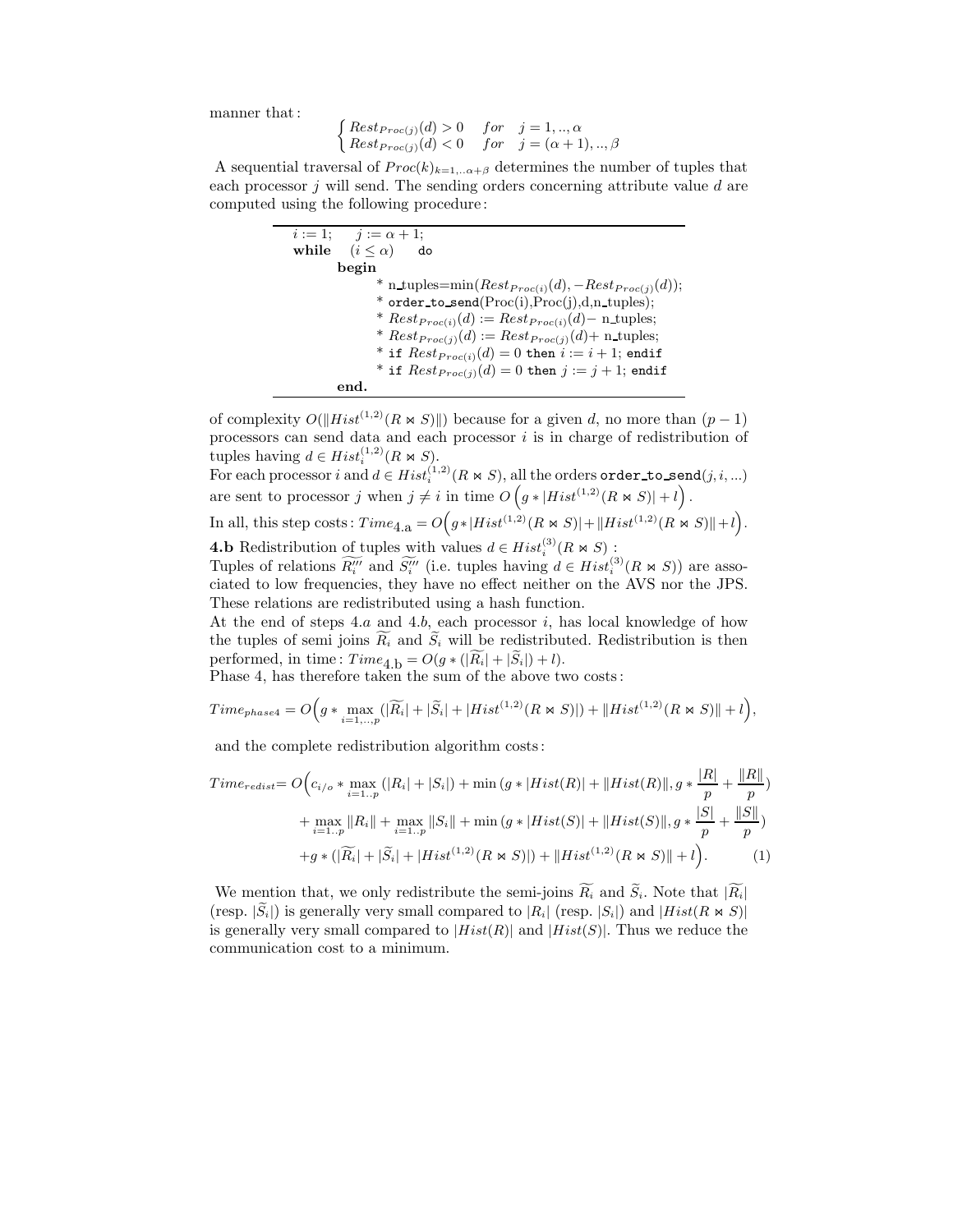# 4 Osfa join : An optimal skew-insensitive join algorithm

To perform the join of two relations  $R$  and  $S$ , we first redistribute relations  $R$ and S using the above redistribution algorithm at the cost of  $Time_{redist}$  (see equation 1 in previous section).

Once the redistribution phase is completed, the semi-joins  $\widetilde{R_i}$  (resp.  $\widetilde{S_i}$ ) are partitioned into three disjoint relations as follow:  $R_i = R'_i \cup R''_i \cup R'''_i$  (resp.  $S_i = S'_i \cup S''_i \cup S'''_i$  as described in phase 2. Taking advantage of the identities :

$$
R \bowtie S = \widetilde{R} \bowtie \widetilde{S} = (\widetilde{R'} \cup \widetilde{R''} \cup \widetilde{R'''}) \bowtie (\widetilde{S'} \cup \widetilde{S'''})
$$
  
\n
$$
= (\widetilde{R'} \bowtie \widetilde{S''}) \cup (\widetilde{R''} \bowtie \widetilde{S'}) \cup (\widetilde{R'''} \bowtie \widetilde{S'''})
$$
  
\n
$$
= (\widetilde{R'} \bowtie \widetilde{S''}) \cup (\widetilde{R''} \bowtie \widetilde{S'}) \cup (\widetilde{R'''} \bowtie \widetilde{S'''})
$$
  
\n
$$
= (\bigcup_{i} \widetilde{R'_{i}} \bowtie \widetilde{S''}) \cup (\bigcup_{i} \widetilde{R''} \bowtie \widetilde{S'_{i}}) \cup (\bigcup_{i} \widetilde{R'''_{i}} \bowtie \widetilde{S'''})
$$
  
\n(2)

Frequencies of tuples of relations  $R_i'$  (resp.  $S_i'$ ) are by definition greater than the corresponding (matching) tuples in relations  $S''_i$  (resp.  $R''_i$ ). Fragments  $R'_i$  (resp.  $S'_{i}$ ) will be thus chosen as *build* relations and  $S''_{i}$  (resp.  $R''_{i}$ ) as *probe* relations to be duplicated on each processor. This improves over fa join where all the semi-join  $S \times R$  is duplicated. It reduces communications costs significantly in asymmetric cases where both relations contain frequent and infrequent values.

To perform the join  $R \Join S$ , it is sufficient to compute the three following local joins  $\widetilde{R}'_i \Join \widetilde{S}''$ ,  $\widetilde{R}'' \Join \widetilde{S}'_i$  and  $\widetilde{R}'''_i \Join \widetilde{S}'''_i$  (cf. equation 2). To this end, we first broadcast the fragments  $R_i''$  (resp.  $S_i''$ ) to all processors in time:

$$
Time_{step.a} = O\Big(g * (|\widetilde{R''}| + |\widetilde{S''}|) + l\Big).
$$

Local joins  $\widetilde{R}'_i \Join \widetilde{S}''$ ,  $\widetilde{R}'' \Join \widetilde{S}'_i$  and  $\widetilde{R}'''_i \Join \widetilde{S}'''_i$  could be done in time:

$$
Time_{step.b} = c_{i/o} * O\Big(\max_{i:1,..,p}(|\widetilde{R}'_i| + |\widetilde{S}''| + |\widetilde{R}'_i \bowtie \widetilde{S}''|) + \max_{i:1,..,p}(|\widetilde{R}''| + |\widetilde{S}'_i| + |\widetilde{R}'' \bowtie \widetilde{S}'_i|)\Big) + \max_{i:1,..,p}(|\widetilde{R}'''_i| + |\widetilde{S}'''_i| + |\widetilde{R}'''_i \bowtie \widetilde{S}'''_i|)\Big) = c_{i/o} * O\Big(\max_{i:1,..,p}(|\widetilde{R}'_i \bowtie \widetilde{S}''| + |\widetilde{R}'_i \bowtie \widetilde{S}''| + |\widetilde{R}'''_i \bowtie \widetilde{S}'''_i|)\Big).
$$
\n(3)

The equation 3 holds due to the fact that the join size is at least equal to the maximum of the semi-joins sizes.

The cost of the local join computation is thus the sum of the two costs above :

 $Time_{local-join} = Time_{step.a} + Time_{step.b}$ 

$$
=O\Big(g\ast(|\widetilde{R''}|+|\widetilde{S''}|)+c_{i/o}\ast\max_{i:1,..,p}(|\widetilde{R_i'}\Join \widetilde{S''}|+|\widetilde{R''}\Join \widetilde{S_i'}|+|\widetilde{R_i''}\Join \widetilde{S_i''}|)+l\Big).
$$

The global cost of the join of relations  $R$  and  $S$  using Osfa join algorithm is the sum of redistribution cost with local join computation cost. It is of the order :

$$
Time_{Osfa\_join} = O\bigg(c_{i/o} * \max_{i=1,\dots,p} (|R_i| + |S_i|) + \max_{i=1,\dots,p} ||R_i|| + \max_{i=1,\dots,p} ||S_i|| + l
$$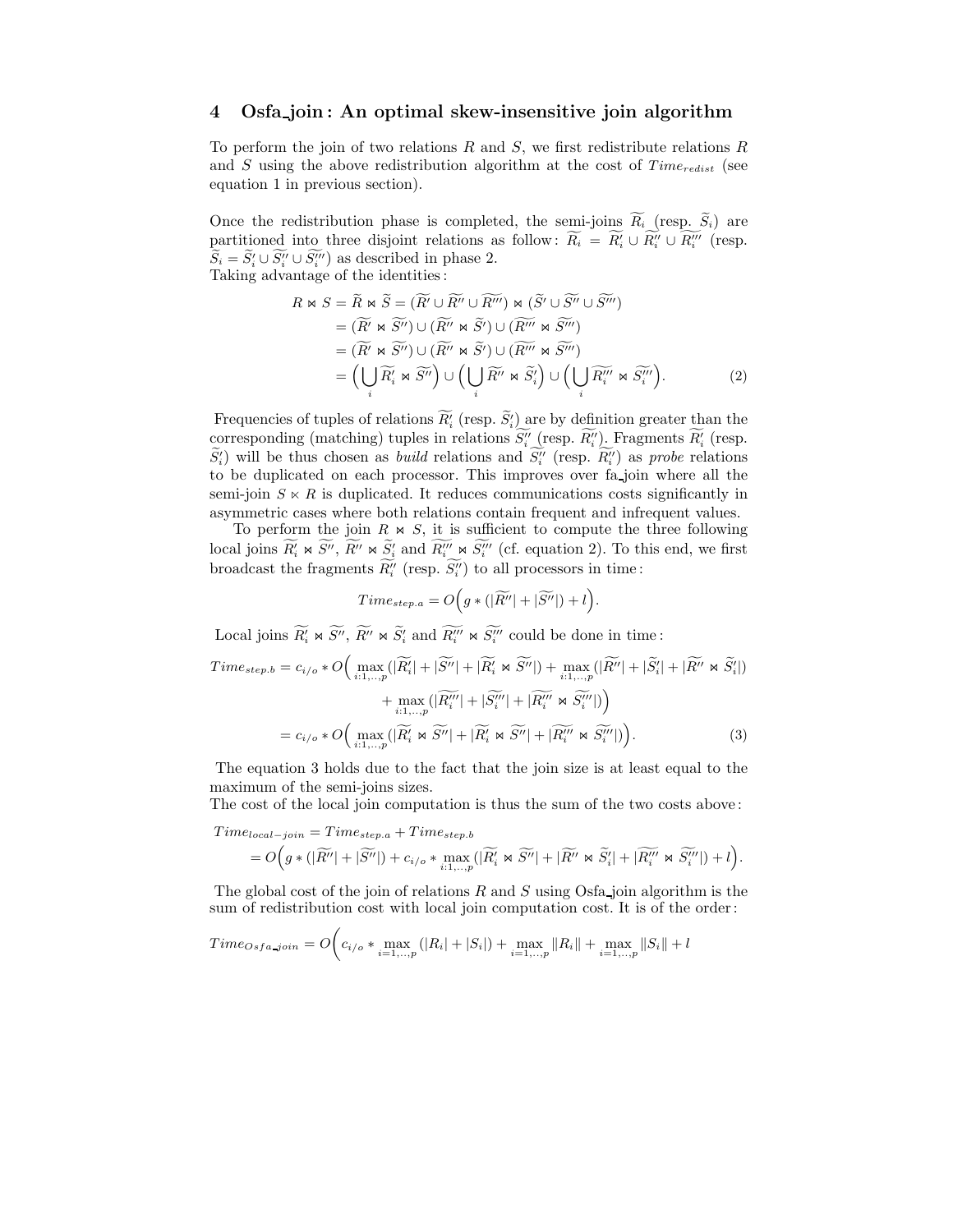$$
+\min\left(g*|Hist(R)|+||Hist(R)||, g*\frac{|R|}{p}+\frac{||R||}{p}\right)
$$
  
+ 
$$
\min\left(g*|Hist(S)|+||Hist(S)||, g*\frac{|S|}{p}+\frac{||S||}{p}\right)
$$
  
+ 
$$
g*(|\widetilde{R_i}|+|\widetilde{S_i}|+|Hist^{(1,2)}(R\bowtie S)|)+||Hist^{(1,2)}(R\bowtie S)||
$$
  
+ 
$$
g*(|\widetilde{R''}|+|\widetilde{S''}|)+c_{i/o}* \max_{i:1,\dots,p}(|\widetilde{R_i'}\bowtie \widetilde{S''}|+|\widetilde{R''}\bowtie \widetilde{S_i'}|+|\widetilde{R''}\bowtie \widetilde{S''_i'}|)\right).
$$

The join of relations  $R$  and  $S$  using the Osfa join algorithm, avoid JPS because the values which could lead to attribute value skew (those having high frequencies) are those which often cause the join product skew. This values are mapped to multiple nodes so that local joins have almost the same sizes. It avoids thus, the slowdown usually caused by attribute value skew and the imbalance of the size of local joins processed by the standard algorithms. We recall that, the redistribution cost is minimal because redistribution concerns only tuples which are effectively present in the join result.

Note that, the size of  $\widetilde{R}''$  (resp.  $\widetilde{S''}$ ) est generally very small compared to the size of the join  $\widetilde{R''} \bowtie \widetilde{S'_i}$  (resp.  $\widetilde{R'_i} \bowtie \widetilde{S''}$ ) and the size of local join on each processor i,  $|\widetilde{R'_i} \rtimes \widetilde{S''}| + |\widetilde{R'''} \rtimes \widetilde{S''_i}| + |\widetilde{R'''_i} \rtimes \widetilde{S'''_i}|$ , have almost the same size  $\simeq \frac{|R \rtimes S|}{p}$ .

**Remark** : Sequential join processing of two relations  $R$  and  $S$  requires at least the following lower bound:  $\overline{bound_{inf_1}} = \Omega (c_{i/o} * (|R| + |S| + |R \bowtie S|))$ . Parallel processing with p processors requires therefore :  $bound_{inf_p} = \frac{1}{p} * bound_{inf_1}$ .

and **Osfa**<sub>join</sub> algorithm has *optimal* asymptotic complexity when: 
$$
[D] \cup [C] \cup [D] \cup [C] \cup [D] \cup [C]
$$

$$
|Hist^{(1,2)}(R \bowtie S)| \leq c_{i/o} * \max(\frac{|R|}{p}, \frac{|S|}{p}, \frac{|R \bowtie S|}{p})
$$
 (4)

this is due to the fact that, the local joins results have almost the same size and all the terms in  $Time_{Osfa-join}$  are bounded by those of  $bound_{inf_p}$ . This inequality holds, if we choose a threshold frequency  $f_0$  greater than  $p$  (which is the case for our threshold frequency  $f_0 = p * log(p)$ .

# 5 Conclusion

In this paper, we have introduced the first parallel join algorithm with optimal complexity based on an efficient semi-join algorithm introduced in [5] and on a "symmetric" sub-set replication technique allowing to reduce the communication costs to the minimum while guaranteeing near perfect balancing properties. The algorithm  $\text{Osta}_j$ oin is proved to have an optimal complexity even in the presence of highly skewed data. Its predictably low join product skew makes it suitable for multi-join operations.

The performance of this algorithm was analyzed using the BSP cost model which predicts a linear speedup. The  $O(\ldots)$  notation only hides small constant factors: they depend only on the implementation but neither on data nor on the BSP machine. Our experience with the join operation  $[4, 6, 3, 2]$  is evidence that the above theoretical analysis is accurate in practice.